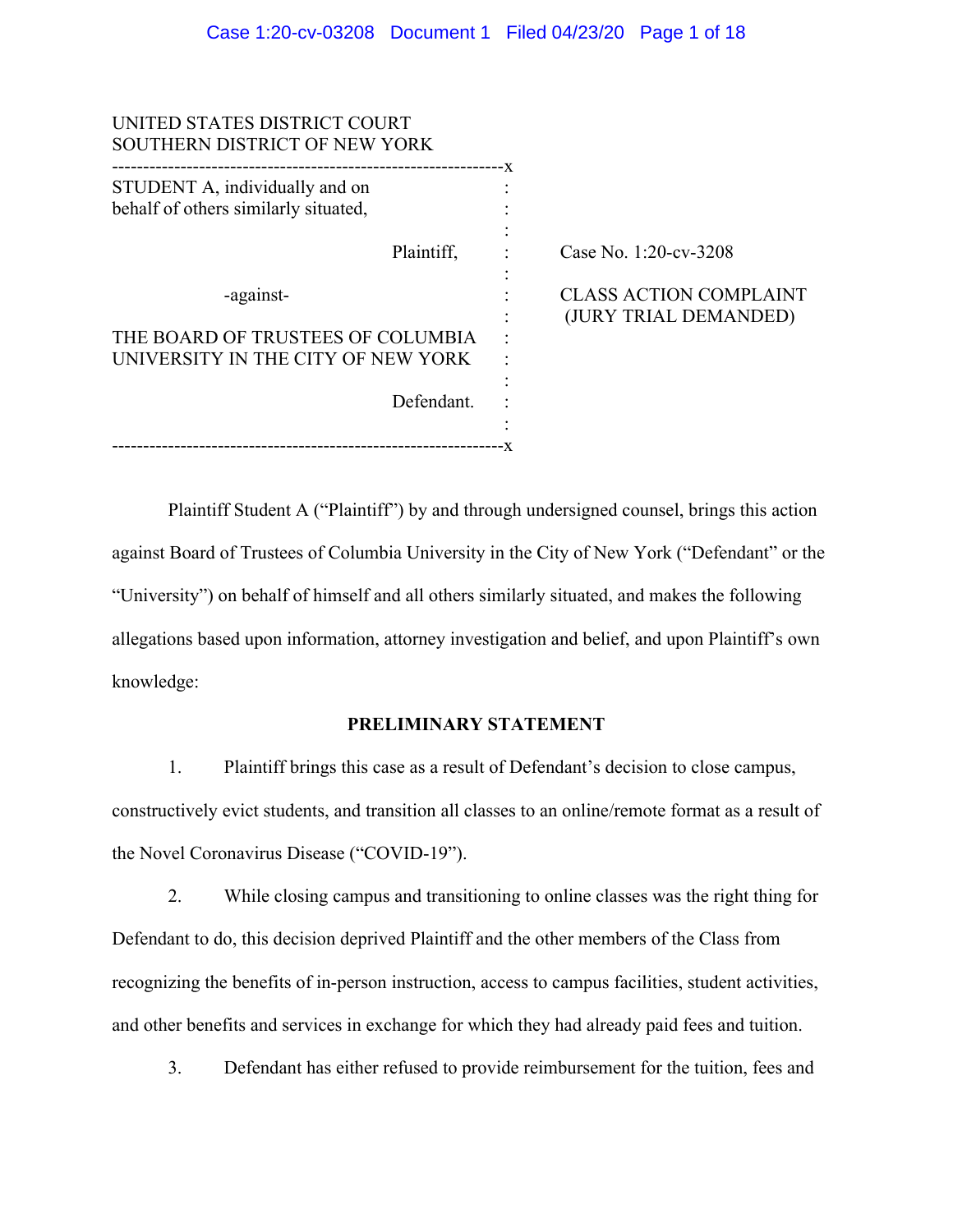### Case 1:20-cv-03208 Document 1 Filed 04/23/20 Page 2 of 18

other costs that Defendant is no longer providing, or has provided inadequate and/or arbitrary reimbursement that does not fully compensate Plaintiff and members of the Class for their loss.

4. This action seeks refunds of the amount Plaintiff and other members of the Class are owed on a pro-rata basis, together with other damages as pled herein.

## **PARTIES**

5. Defendant Board of Trustees of Columbia University in the City of New York is an institution of higher learning located in New York City, New York.

6. Upon information and belief, Defendant has an estimated endowment of approximately \$10.9 Billion. 1

7. Moreover, upon information and belief, Defendant may be eligible to receive federal stimulus under the CARES Act. The CARES Act directs that approximately \$14 billion dollars be distributed to colleges and universities based upon enrollment and requires that institutions must use at least half of the funds they receive to provide emergency financial aid grants to students for expenses related to the disruption of campus operations due to COVID-19.

8. Plaintiff A is an individual and a resident and citizen of a state other than New York.

9. Plaintiff is currently enrolled as a full-time student at Defendant's University.

10. Plaintiff has good reason to be concerned that his involvement in this lawsuit could be used by Defendant or others for retaliatory purposes and/or that he could be wrongfully denied admission from future programs of his choice. As such, Plaintiff brings this action as pseudonym "Student A."

11. Plaintiff has paid substantial tuition for the Spring 2020 semester either out of

<sup>1</sup> https://www.columbiaspectator.com/news/2019/10/12/columbia-reports-38-percent-endowment-return-lowest-inthe-ivy-league/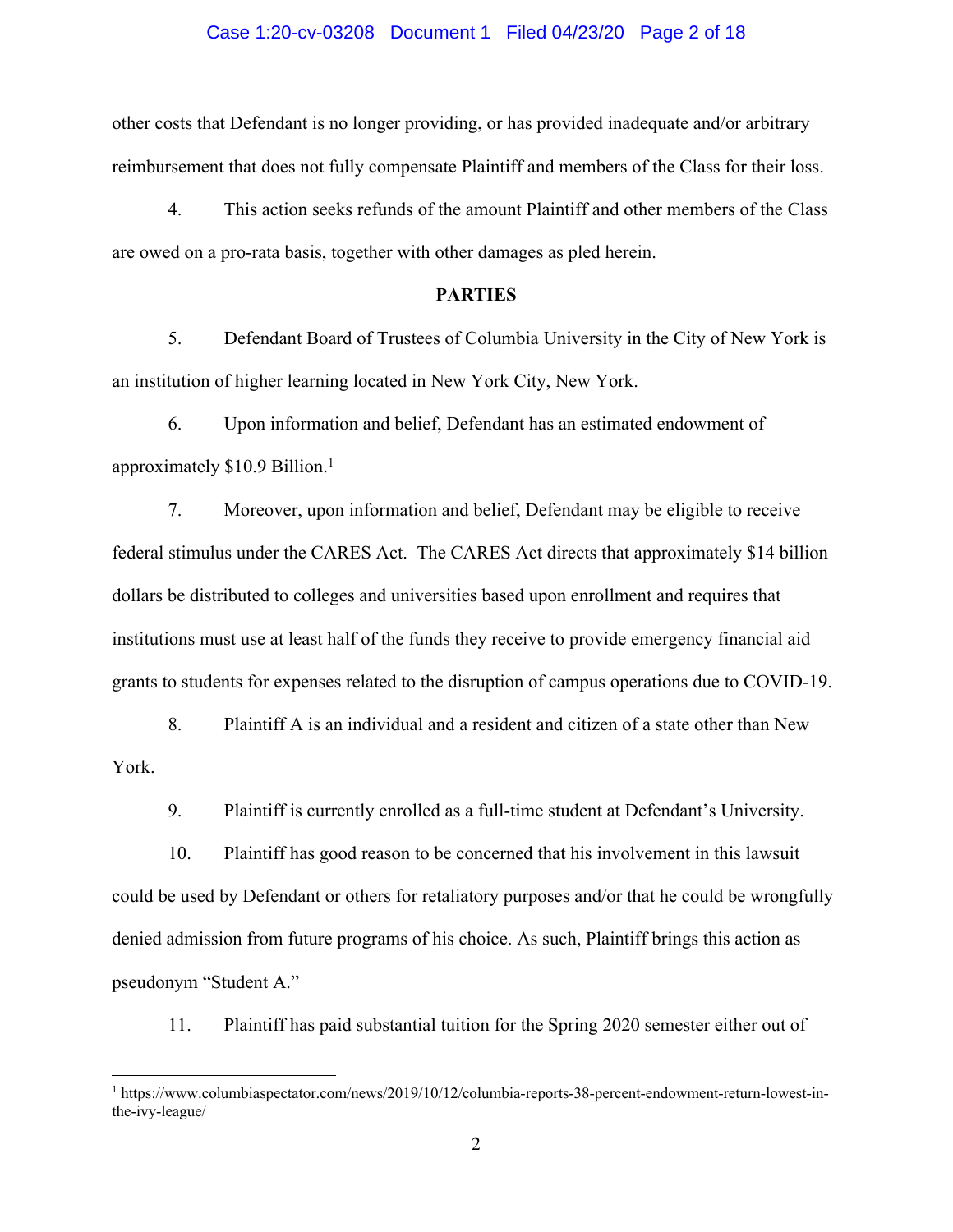### Case 1:20-cv-03208 Document 1 Filed 04/23/20 Page 3 of 18

pocket or by utilizing student loan financing.

12. There are hundreds, if not thousands, of institutions of higher learning in this country.

13. Some institutions of higher learning provide curriculum and instruction that is offered on a remote basis through online programming which do not provide for physical attendance by the students.

14. Defendant's institution offers in-person, hands-on curriculum.

15. Plaintiff and members of the Proposed Tuition Class did not choose to attend another institution of higher learning, or to seek an online degree, but instead chose to attend Defendant's institution and enroll on an in-person basis.

16. Defendant has recognized and admitted the inherent value of in person instruction versus online instruction.

17. Defendant's institution offers certain degrees on an online basis in addition to the in-person degrees that it offers to students such as Plaintiff and members of the Tuition Class (defined in paragraph 53).

18. Defendant offers fully online degrees in the fields of Engineering and Applied Sciences, Social Work, Professional Studies, Arts and Sciences, and Business, among others.

19. Upon information and belief, a degree from Defendant's online programs carries a significantly lower tuition than the same degree earned on-campus.

20. For example, tuition for an on-campus undergraduate degree in social work is approximately \$58,612 per year:2

<sup>2</sup> https://socialwork.columbia.edu/admissions/tuition-financial-aid/cost-attendance-new-york-city-campus/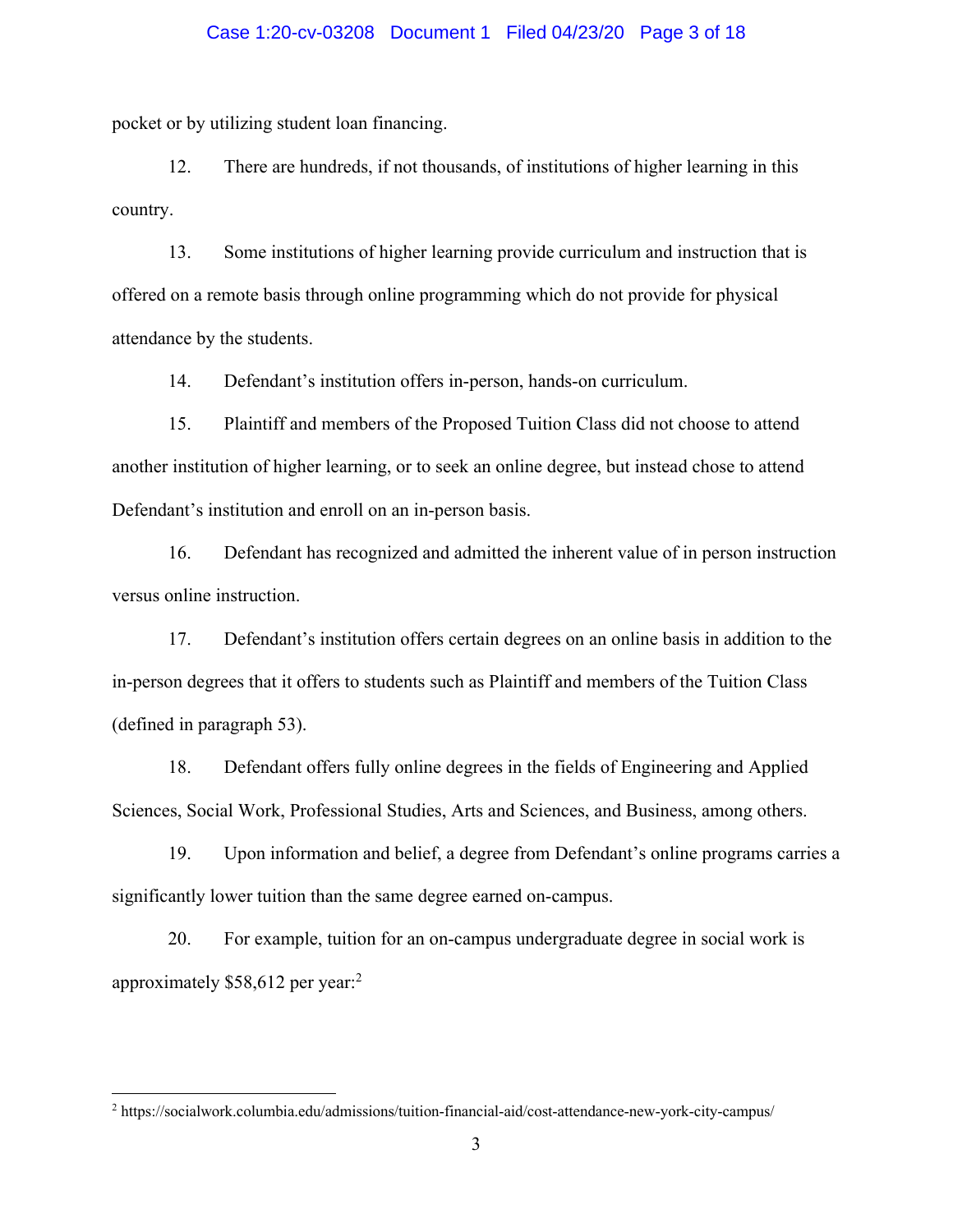|          | Summer<br>2019 | Fall<br>2019 | Spring<br>2020    | Total    |
|----------|----------------|--------------|-------------------|----------|
| Tuition* | \$9,760        |              | \$24,426 \$24,426 | \$58,612 |

# 21. The cost of that same degree through completion of the online program is only

# \$48,780 per year:<sup>3</sup>

| Cost of Attendance - Online Campus                                                                                                                                                                                                                                                                                                                                                                                                               |                                                                                                                                                                                                                                                                                                                                                       |          |  |  |
|--------------------------------------------------------------------------------------------------------------------------------------------------------------------------------------------------------------------------------------------------------------------------------------------------------------------------------------------------------------------------------------------------------------------------------------------------|-------------------------------------------------------------------------------------------------------------------------------------------------------------------------------------------------------------------------------------------------------------------------------------------------------------------------------------------------------|----------|--|--|
| When making your financial plans, it is necessary to consider tuition and fees as well as living expenses in estimating the overall cost of attendance. Below<br>is the estimated cost of attendance for students enrolled via the Online Campus for 2019-2020. The Trustees of the Columbia University will determine the<br>actual tuition and fees in the summer. Financial aid information can be found on our Tuition & Financial Aid page. |                                                                                                                                                                                                                                                                                                                                                       |          |  |  |
|                                                                                                                                                                                                                                                                                                                                                                                                                                                  | Estimated Tuition/Fees for 2019-20                                                                                                                                                                                                                                                                                                                    |          |  |  |
| Tuition                                                                                                                                                                                                                                                                                                                                                                                                                                          | Tuition charges are estimated for all Online Campus (OLC) at a rate of \$1,626 per credit. NOTE: Students enrolled in the Extended<br>and Reduced Residency programs typically register for 6 credits each term during their first year. Two-Year Program students<br>typically register for 16.5 credits in the fall and 13.5 credits in the spring. | \$48,780 |  |  |

22. This means that Defendant has internally valued the cost of an online degree to be

approximately 17% cheaper than the same degree earned on campus.

23. Accordingly, tuition for in-person instruction at Defendant's institution

necessarily covers not just the academic instruction, but encompasses an entirely different

experience which includes but is not limited to:

- i. Face-to-face interaction with professors, mentors, and peers;
- ii. Access to facilities such as computer labs, study rooms, laboratories, libraries, etc;
- iii. Student governance and student unions;
- iv. Extra-curricular activities, groups, intramurals, etc;
- v. Student art, cultures, and other activities;
- vi. Social development and independence;

<sup>3</sup> https://socialwork.columbia.edu/admissions/tuition-financial-aid/cost-of-attendance-online-campus/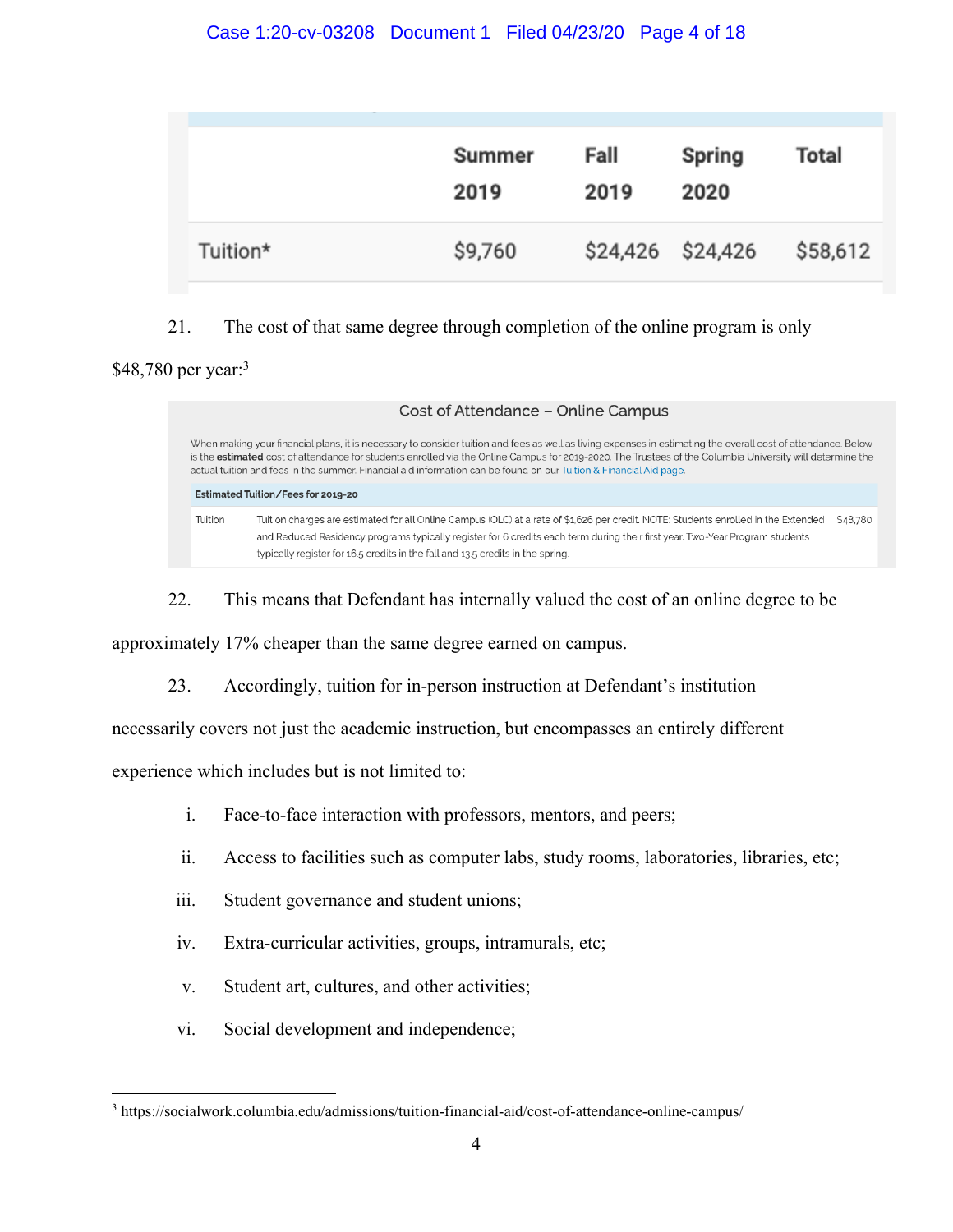### Case 1:20-cv-03208 Document 1 Filed 04/23/20 Page 5 of 18

vii. Hands-on learning and experimentation; and

viii. Networking and mentorship opportunities.

24. Plaintiff's education has been changed from in-person, hands-on learning to online instruction.

25. Plaintiff's online instruction is not commensurate with the same classes being taught in person.

26. In addition to tuition, Plaintiff was required to pay certain mandatory fees, including but not limited to:

a. University Facilities Fee;

b. Student Activity Fee; and

c. Health and Related Services Fee

27. The University states that the Facilities Fee "provides students access to the facilities at the Dodge Physical Fitness Center and Lerner Hall, and supports enhancements for the libraries and computer networks."4

28. The University states that the Student Activity Fee is "charged to all students to help cover the costs of student events, activities, and to help fund student organizations."<sup>5</sup>

29. The University states that the Health and Related Services Fee grants students

"access [to] the programs and services provided through Columbia Health's five departments,

including 24/7 support from Counseling & Psychological Services, Medical Services, and Sexual Violence Response."6

30. As a result of being moved off campus, Plaintiff and Members of the Fees Class

<sup>4</sup> https://socialwork.columbia.edu/admissions/tuition-financial-aid/cost-attendance-new-york-city-campusexplanation/

 $<sup>5</sup>$  <u>Id.</u></sup>

 $6$  Id.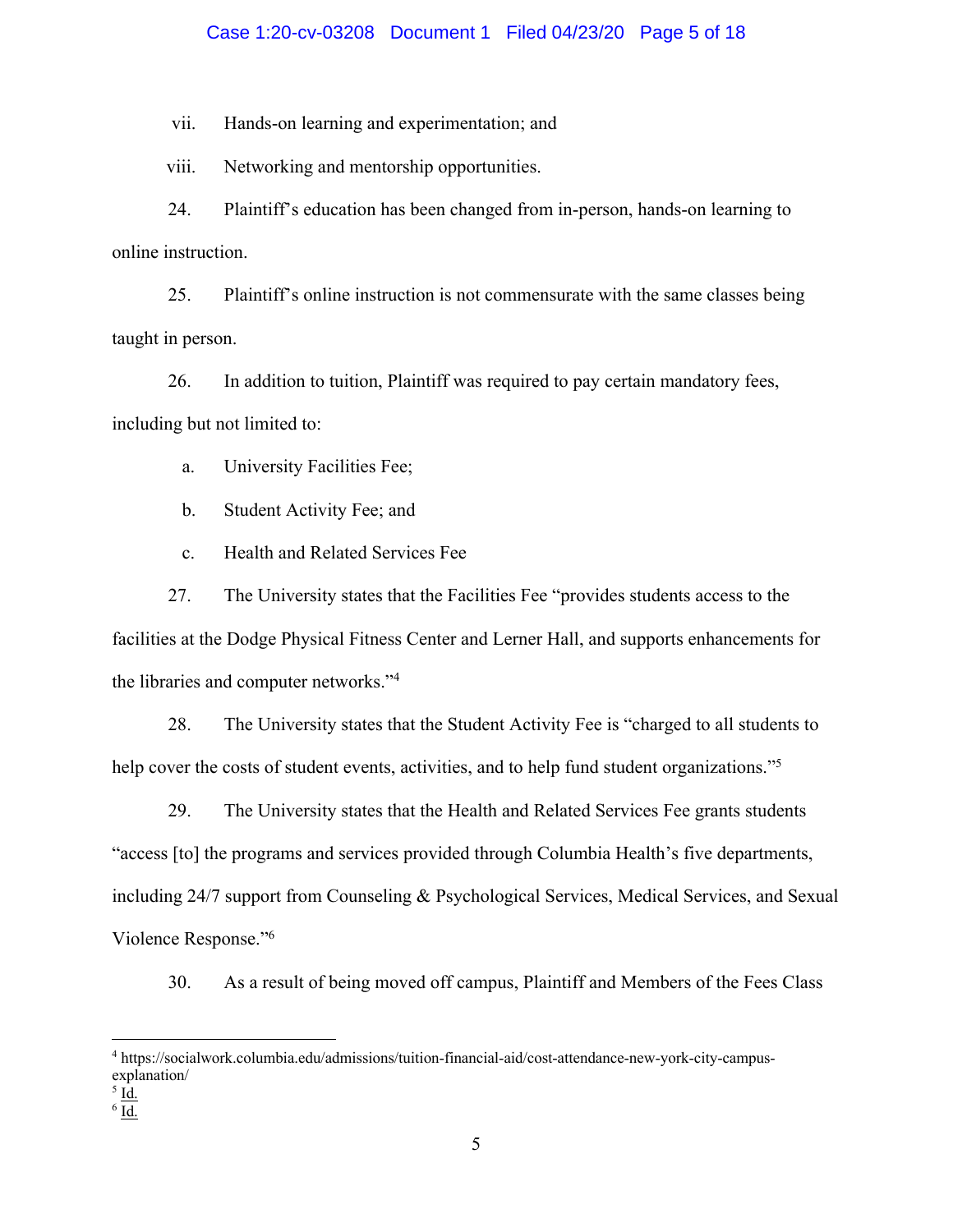### Case 1:20-cv-03208 Document 1 Filed 04/23/20 Page 6 of 18

(defined in paragraph 53) no longer have the benefit of the services for which these fees have been paid. For example, the Dodge Center and Lerner Hall have been closed, student events and activities have been cancelled, student organizations are no longer operational, and students who have moved home no longer have the need for or access to the various health facilities.

31. In addition to the tuition and fees described above, Plaintiff paid "Room and Board" fees for the opportunity to reside in campus housing and for access to a meal plan providing for on campus dining opportunities.

32. At Defendant's request and direction, Plaintiff moved out of on-campus housing on or before March 17, 2020 and has not lived on campus since, nor had access to any campus facilities or services.

### **JURISDICTION AND VENUE**

33. This Court has jurisdiction over this action pursuant to the Class Action Fairness Act ("CAFA"), 28 U.S.C. § 1332(d), because at least one class member is of diverse citizenship from one Defendant, there are more than 100 Class members, and the aggregate amount in controversy exceeds \$5 million, exclusive of interest and costs.

34. This Court has personal jurisdiction over Defendant because Defendant is domiciled in New York and conducts business in New York.

35. Venue is proper in this District under 28 U.S.C. § 1391(b) because a substantial part of the events or omissions giving rise to the claims occurred in this District, and because Defendant is an Institution domiciled and doing business in this District.

### **FACTUAL ALLEGATIONS**

36. Upon information and belief, Defendant's Spring term began with the first day of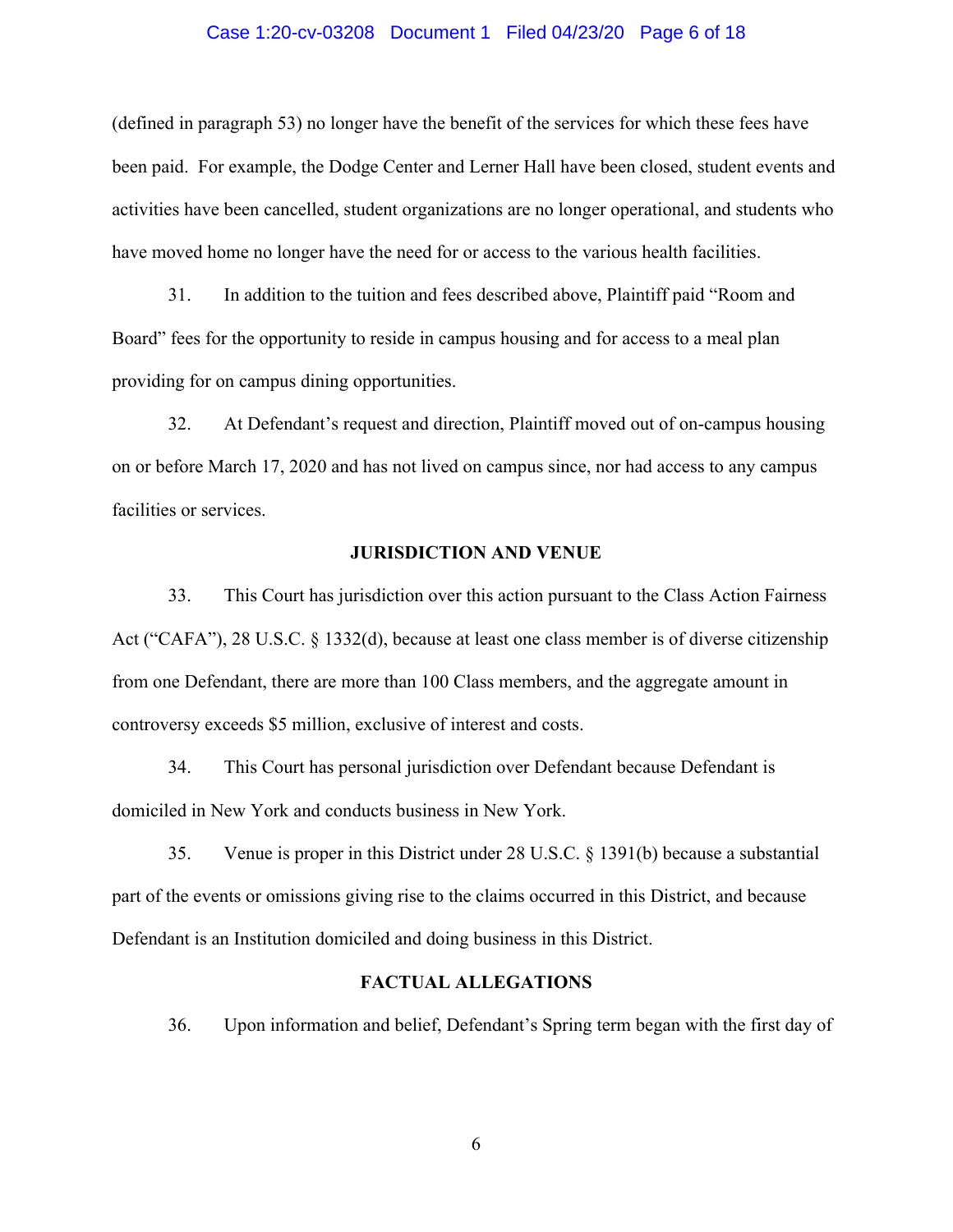### Case 1:20-cv-03208 Document 1 Filed 04/23/20 Page 7 of 18

classes on or about January 21, 2020.7

37. Upon information and belief, Defendant's Spring term was scheduled to conclude with the last day of examinations on or about May 15, 2020 and commencement ceremonies on May 20, 2020.<sup>8</sup>

38. Accordingly, Defendant's Spring semester was scheduled and contracted to consist of approximately 120 days.

39. However, as a result of the COVID-19 pandemic, Defendant announced on March 12, 2020 that it was moving all classes online for the remainder of the semester.9 Defendant also encouraged most students to move out of their residence halls.<sup>10</sup>

40. On or about March 15, 2020, Defendant announced that students would be required to move out of their residence halls (absent a waiver) and that the deadline to do so would be March 17, 2020.<sup>11</sup>

41. Also on March 15, 2020, Defendant began to close all campus student facilities, such as libraries and other buildings and non-essential offices.<sup>12</sup>

42. Almost immediately, students began demanding refunds for the fees and charges demanded in this action.

43. As early as March 12, 2020, the students at Defendant's institution started a change.org petition which calls for: $13$ 

 $8$  Id.

<sup>7</sup> https://registrar.columbia.edu/calendar?page=1

<sup>9</sup> https://covid19.columbia.edu/news/update-covid-19-and-spring-term-plans

<sup>10</sup> https://covid19.columbia.edu/news/all-undergraduate-students-encouraged-move-out-residence-halls

<sup>11</sup> https://covid19.columbia.edu/news/accelerated-check-out-timeline-undergraduate-residents

<sup>12</sup> https://covid19.columbia.edu/news/university-libraries-closed-until-further-notice

<sup>13</sup> https://www.change.org/p/columbia-university-partial-tuition-reimbursement-at-columbia-university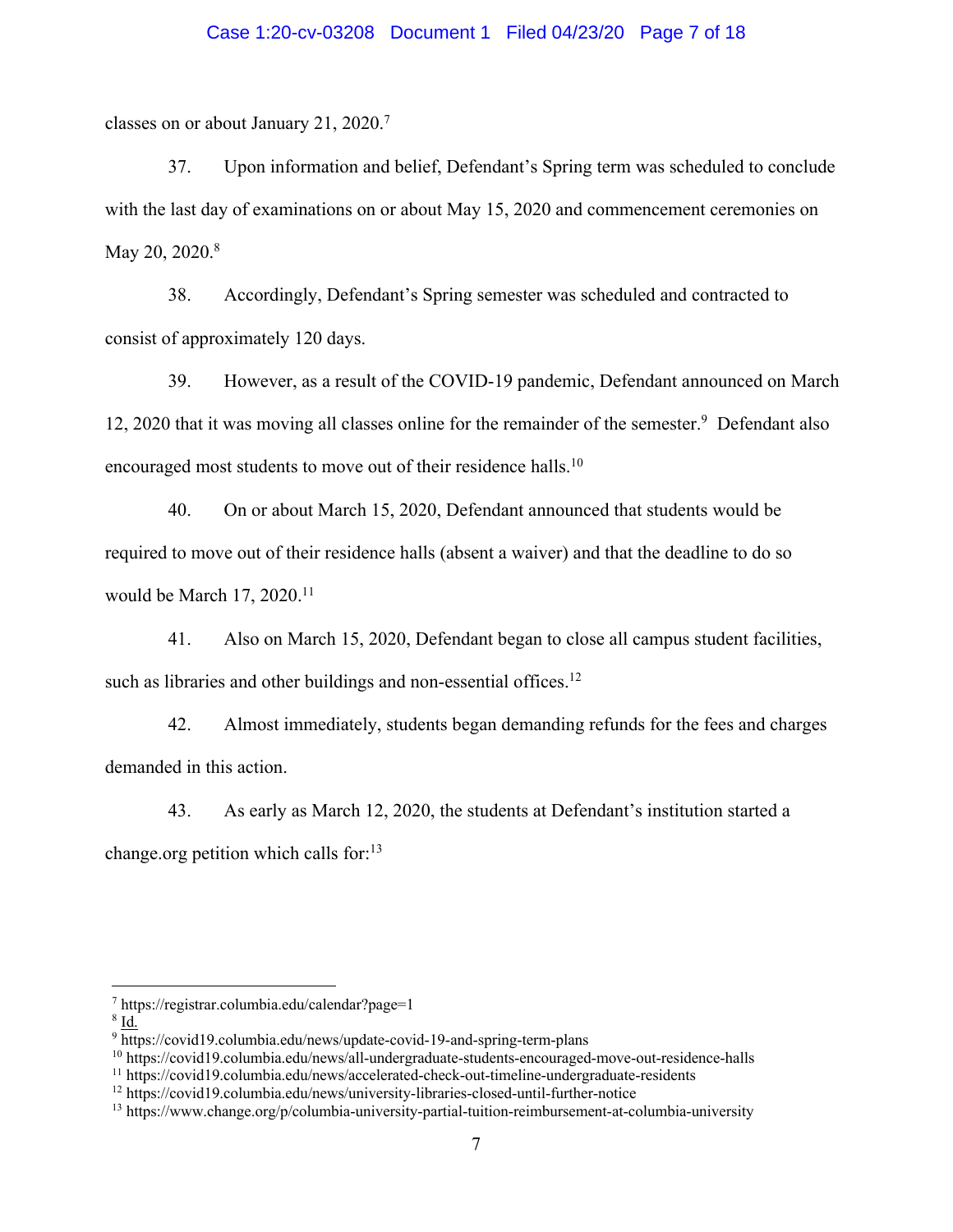With this in mind, we call upon the University to address the reduction of educational quality that the transition to online classes represents, as well as the negative professional impacts of reduced networking opportunities and cancelled campus events, by providing students with a partial tuition reimbursement. We note that the University has a sizable endowment at their disposal and could use some of these funds to help protect their students (who themselves represent future donors) during these trying times. Thank you for your reading and sharing.

44. Upon information and belief, other petitions have since been circulated, and have collectively received over 9,000 signatures.14

45. Based on the dates set forth above, upon information and belief, Defendant's move to online classes and constructive eviction of students on March 15, 2020, deprived Plaintiffs and other members of the Class from access to campus facilities and in person instruction for approximately 55% of the semester for which they had contracted.

46. Although Defendant is still offering some level of academic instruction via online classes, Plaintiffs and members of the proposed Tuition Class have been and will be deprived of the benefits of on campus learning as set forth more fully above.

47. Moreover, the value of any degree issued to any students on the basis of online or pass/fail classes will be diminished for the rest of their lives.

48. These realities notwithstanding, Defendant has refused and continues to refuse to offer any refund whatsoever with respect to the tuition that has already been paid.

49. Likewise, Plaintiff and members of the proposed Fees Class have been and will be

<sup>&</sup>lt;sup>14</sup> See, also, https://www.change.org/p/columbia-university-columbia-students-demand-partial-springtuition-refundor-lower-tuition-for-next-semester/sign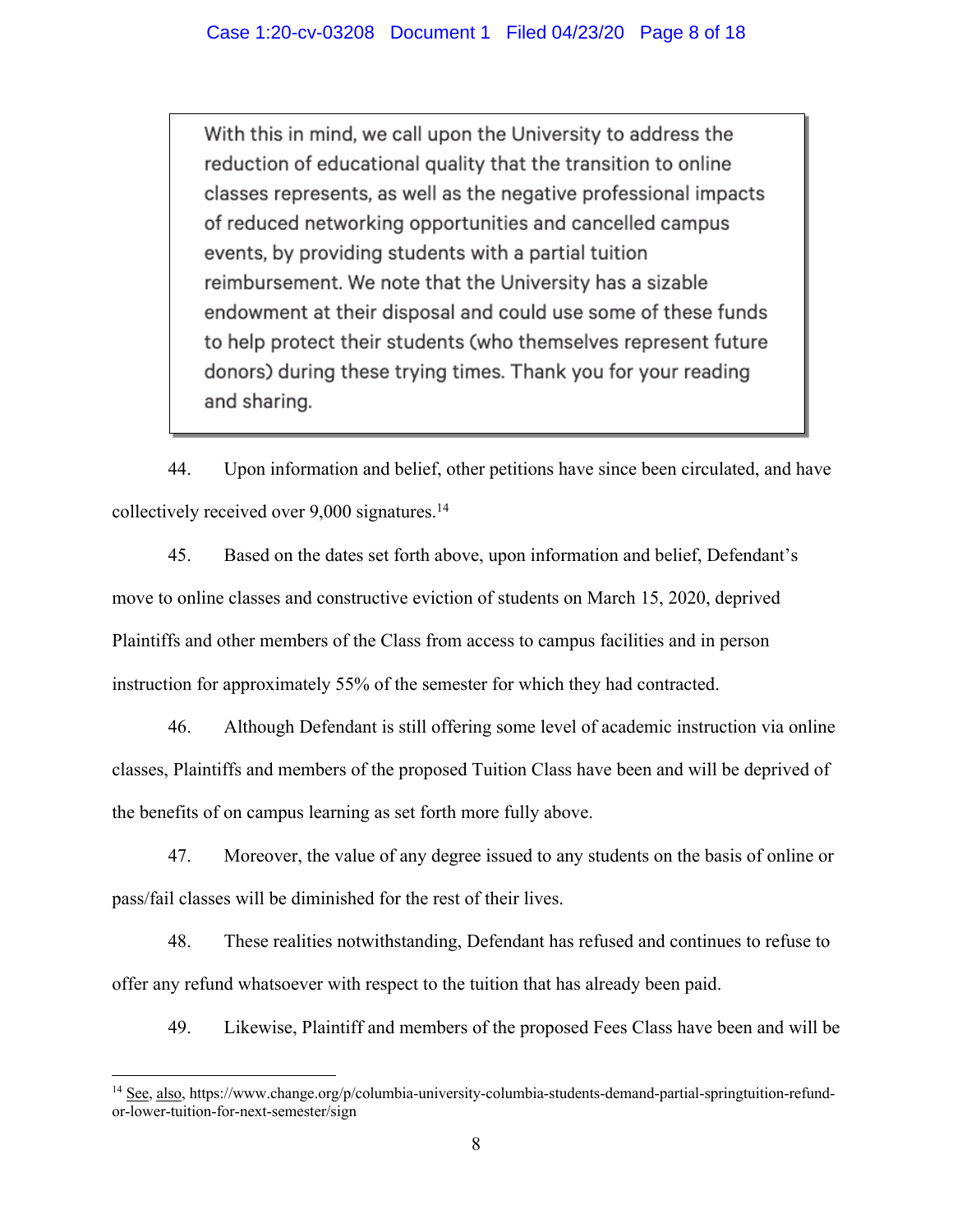### Case 1:20-cv-03208 Document 1 Filed 04/23/20 Page 9 of 18

deprived of utilizing services for which they have already paid, such as access to campus facilities, student activities, health services and other opportunities.

50. While Defendant has refunded some of the fees, such refund has come with no explanation, appears to be arbitrary, and in any event, is wholly insufficient.

51. For example, although Plaintiff paid a total of \$1,065 in mandatory fees as set forth above, he was refunded only \$119 or roughly 11%.

52. Defendant has announced that it will be issuing full pro-rata refunds for room and board fees. Accordingly, this action does not seek to certify an On-Campus Housing Class or Meals Class for the recovery of those funds. However, Plaintiff reserves the right to amend these allegations should Defendant fail or refuse to issue these refunds as promised.

### **CLASS ACTION ALLEGATIONS**

53. Plaintiff brings this action on behalf of himself and as a class action, pursuant to the provisions of Rule 23 of the Federal Rules of Civil Procedure on behalf of the following Classes:

## **The Tuition Class:**

All people who paid tuition for or on behalf of students enrolled in classes at the University for the Spring 2020 semester but were denied live in-person instruction and forced to use online distance learning platforms for the latter portion of that semester.

### **The Fees Class:**

All people who paid fees for or on behalf of students enrolled in classes at the University for the Spring 2020 semester.

54. Excluded from the Classes are The Board of Trustees of Columbia University in

the City of New York, and any of their respective members, affiliates, parents, subsidiaries,

officers, directors, employees, successors, or assigns; and the judicial officers, and their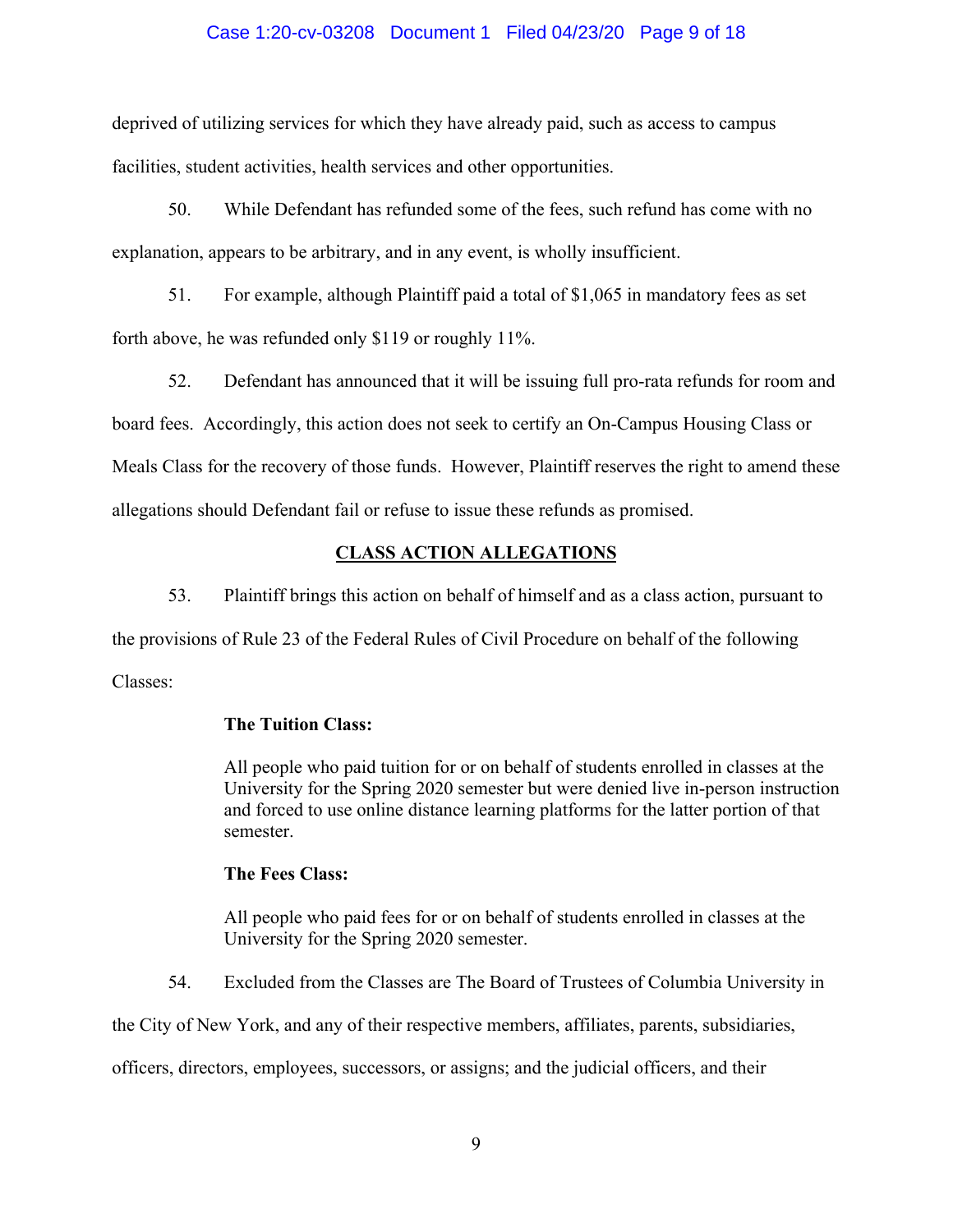#### Case 1:20-cv-03208 Document 1 Filed 04/23/20 Page 10 of 18

immediate family members, and Court staff assigned to this case. Plaintiff reserves the right to modify or amend the Class definitions, as appropriate, during the course of this litigation.

55. Certification of Plaintiff's claims for class-wide treatment is appropriate because Plaintiff can prove the elements of her claims on a class-wide basis using the same evidence as would be used to prove those elements in individual actions alleging the same claims.

56. This action has been brought and may be properly maintained on behalf of the Class proposed herein under Federal Rule of Civil Procedure 23.

### **Numerosity: Fed. R. Civ. P. 23(a)(1)**

57. The members of the Class are so numerous and geographically dispersed that individual joinder of all Class members is impracticable. Plaintiff is informed and believes that there are thousands of members of the Class, the precise number being unknown to Plaintiff, but such number being ascertainable from Defendant's records. Class members may be notified of the pendency of this action by recognized, Court-approved notice dissemination methods, which may include U.S. mail, electronic mail, internet postings, and/or published notice.

# **Commonality and Predominance: Fed. R. Civ. P. 23(a)(2)**

58. This action involves common questions of law and fact, which predominate over any questions affecting individual Class members, including, without limitation:

- i. Whether Defendant engaged in the conduct alleged herein;
- ii. Whether there is a difference in value between online distance learning and live in-person instruction;
- iii. Whether Defendant breached its contracts with Plaintiff and the other members of the Tuition Class by retaining the portion of their tuition representing the difference between the value of online distance learning and live in-person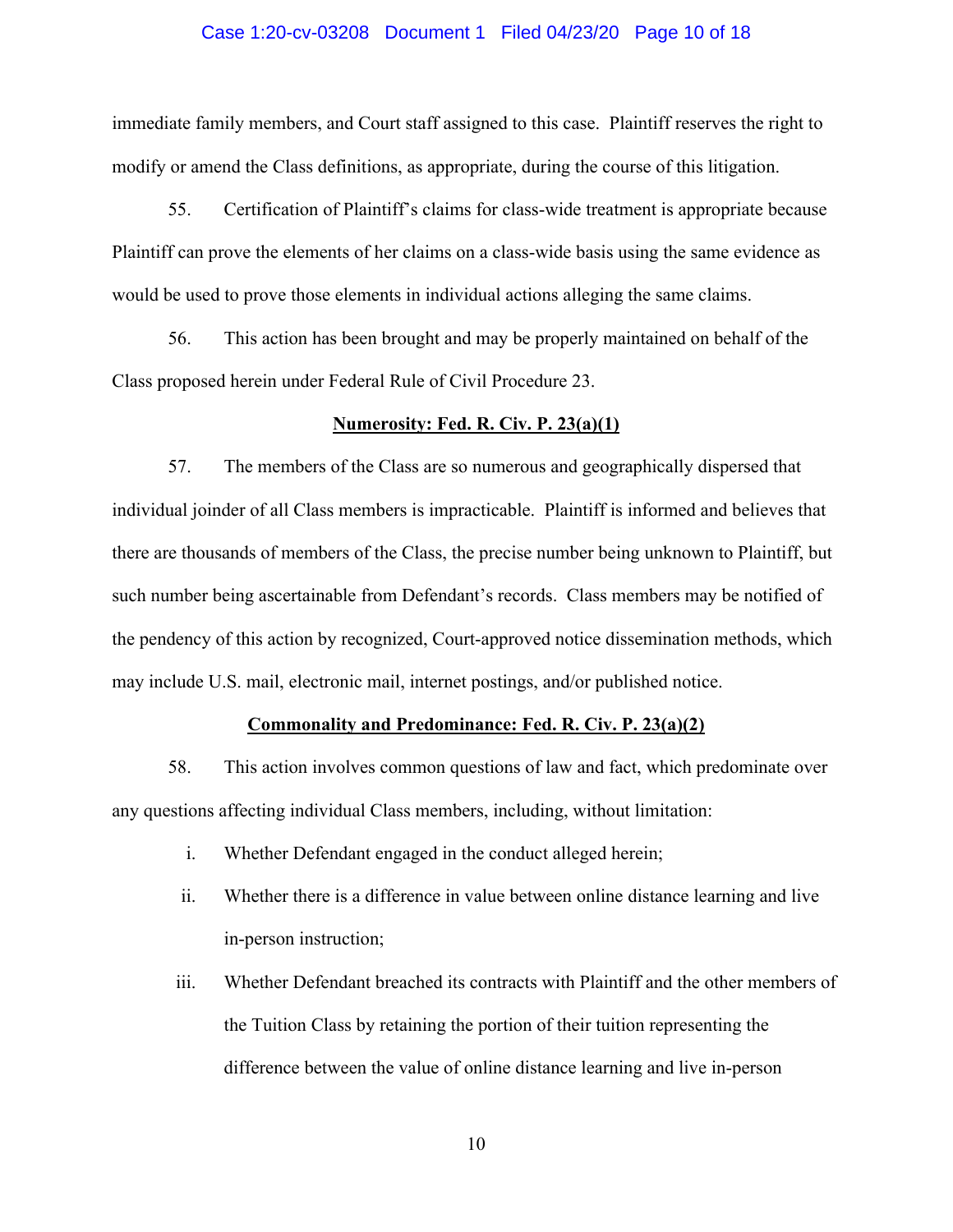instruction;

- iv. Whether Defendant was unjustly enriched by retaining tuition payments of Plaintiff and the Tuition Class representing the difference between the value of online distance learning and live in-person instruction;
- v. Whether Defendant breached its contracts with Plaintiff and the other members of the Fees Class by retaining fees without providing the services the fees were intended to cover;
- vi. Whether Defendant was unjustly enriched by retaining fees of Plaintiff and the other members of the Fees Class without providing the services the fees were intended to cover;
- vii. Whether certification of any or all of the classes proposed herein is appropriate under Fed. R. Civ. P. 23;
- viii. Whether Class members are entitled to declaratory, equitable, or injunctive relief, and/or other relief; and
	- ix. The amount and nature of relief to be awarded to Plaintiff and the other Class members.

### **Typicality: Fed. R. Civ. P. 23(a)(3)**

59. Plaintiff's claim is typical of the other Class member's claims because, among other things, all Class members were similarly situated and were comparably injured through Defendant's wrongful conduct as set forth herein.

### **Adequacy: Fed. R. Civ. P. 23(a)(4)**

60. Plaintiff is an adequate Class representative because her interests do not conflict with the interests of other members of the Class he seeks to represent. Plaintiff has retained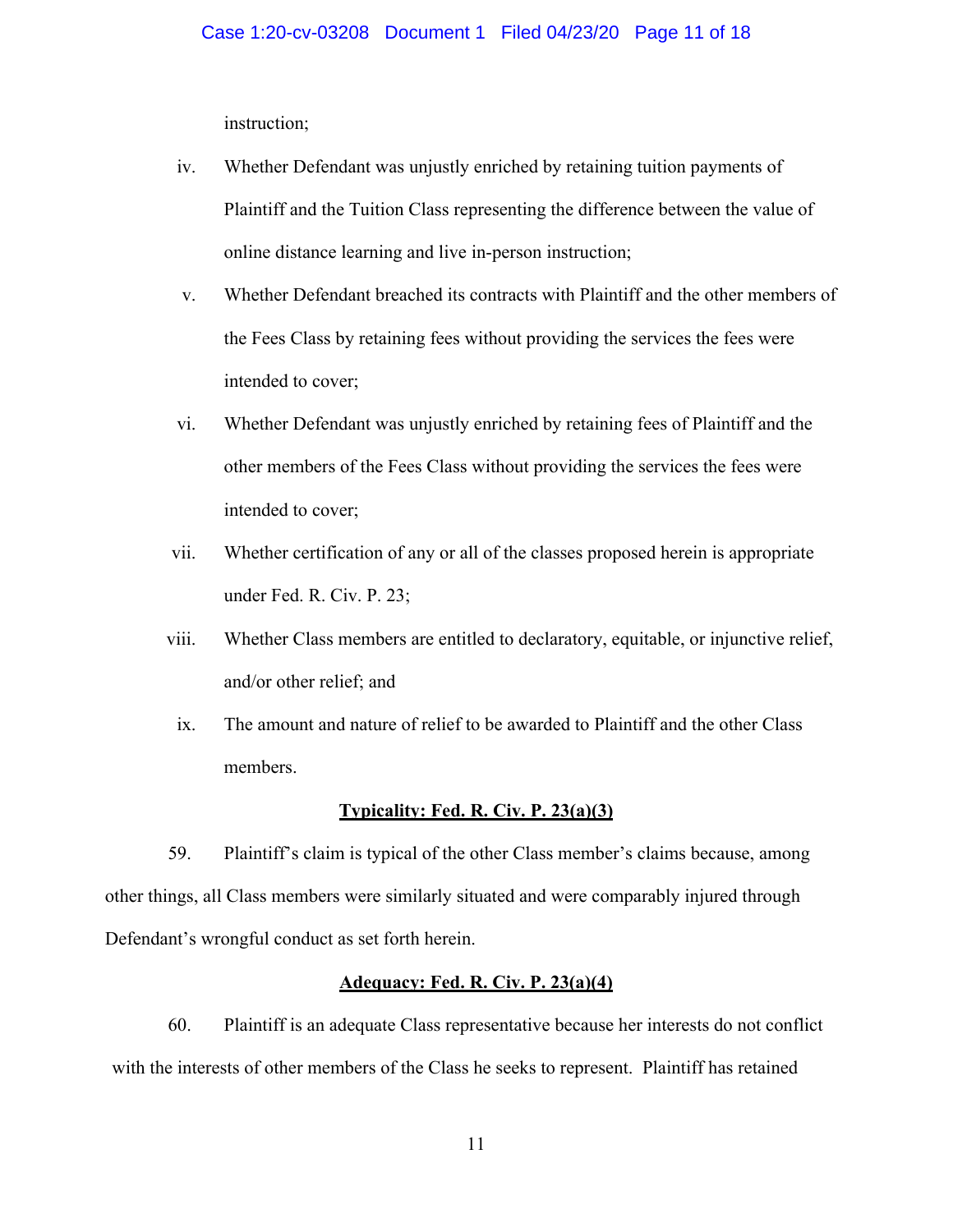#### Case 1:20-cv-03208 Document 1 Filed 04/23/20 Page 12 of 18

counsel competent and experienced in complex litigation; and Plaintiff intends to prosecute the action vigorously. The Class's interests will be fairly and adequately protected by Plaintiff and her counsel.

#### **Superiority: Fed. R. Civ. P. 23(b)(3)**

61. A class action is superior to any other available means for the fair and efficient adjudication of this controversy, and no unusual difficulties are likely to be encountered in the management of this class action. The damages or other financial detriment suffered by Plaintiff and other Class members are relatively small compared to the burden and expense that would be required to individually litigate their claims against Defendant, so it would be impracticable for members of the Class to individually seek redress for Defendant's wrongful conduct.

62. Even if Class members could afford individual litigation, the Court system likely could not. Individualized litigation creates a potential for inconsistent or contradictory judgments, and increases the delay and expense to all parties and the court system. By contrast, the class action device presents far fewer management difficulties and provides the benefits of single adjudication, economy of scale, comprehensive supervision by a single court, and finality of the litigation.

#### **Certification of Specific Issues: Fed. R. Civ. P. 23(c)(4)**

63. To the extent that a Class does not meet the requirements of Rules  $23(b)(2)$  or (b)(3), Plaintiff seeks the certification of issues that will drive the litigation toward resolution.

#### **Declaratory and Injunctive Relief: Fed. R. Civ. P. 23(b)(2)**

64. The University has acted or refused to act on grounds generally applicable to Plaintiff and the other Class members, thereby making appropriate final injunctive relief and declaratory relief, as described herein, with respect to the Class members as a whole.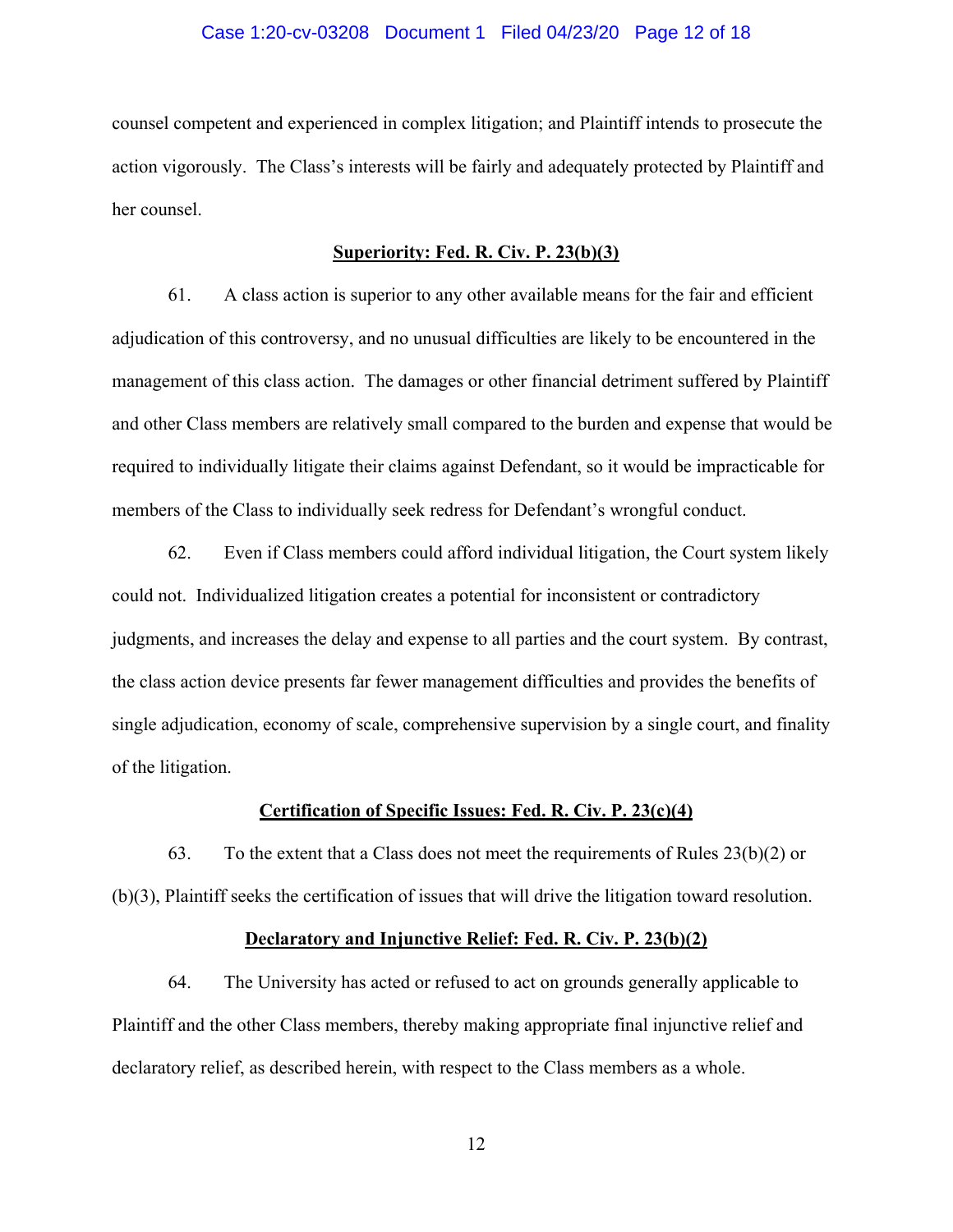## **FOR A FIRST COLLECTIVE CAUSE OF ACTION BREACH OF CONTRACT (Plaintiff and Other Members of the Tuition Class)**

65. Plaintiff realleges all preceding paragraphs as though fully set forth herein.

66. Plaintiff brings this count on behalf of himself and other members of the Tuition Class.

67. Plaintiff and the Tuition Class entered into contracts with the University which provided that Plaintiff and other members of the Tuition Class would pay tuition for or on behalf of students and, in exchange, the University would provide live in-person instruction in a physical classroom.

68. Plaintiff and other members of the Tuition Class fulfilled their end of the bargain when they paid tuition for the Spring 2020 semester either out-of-pocket or by using student loan financing.

69. The University breached the contract with Plaintiff and the Tuition Class by moving all classes for the Spring 2020 semester to online distance learning platforms, without reducing or refunding tuition accordingly.

70. The University retained tuition monies paid by Plaintiff and other members of the Tuition Class, without providing them the full benefit of their bargain.

71. Plaintiff and other members of the Tuition Class have suffered damage as a direct and proximate result of Defendant's breach, including but not limited to being deprived of the value of the services the tuition was intended to cover, namely live in-person instruction in a physical classroom.

72. As a direct and proximate result of Defendant's breach, Plaintiff and the Tuition Class are legally and equitably entitled to damages, to be decided by the trier of fact in this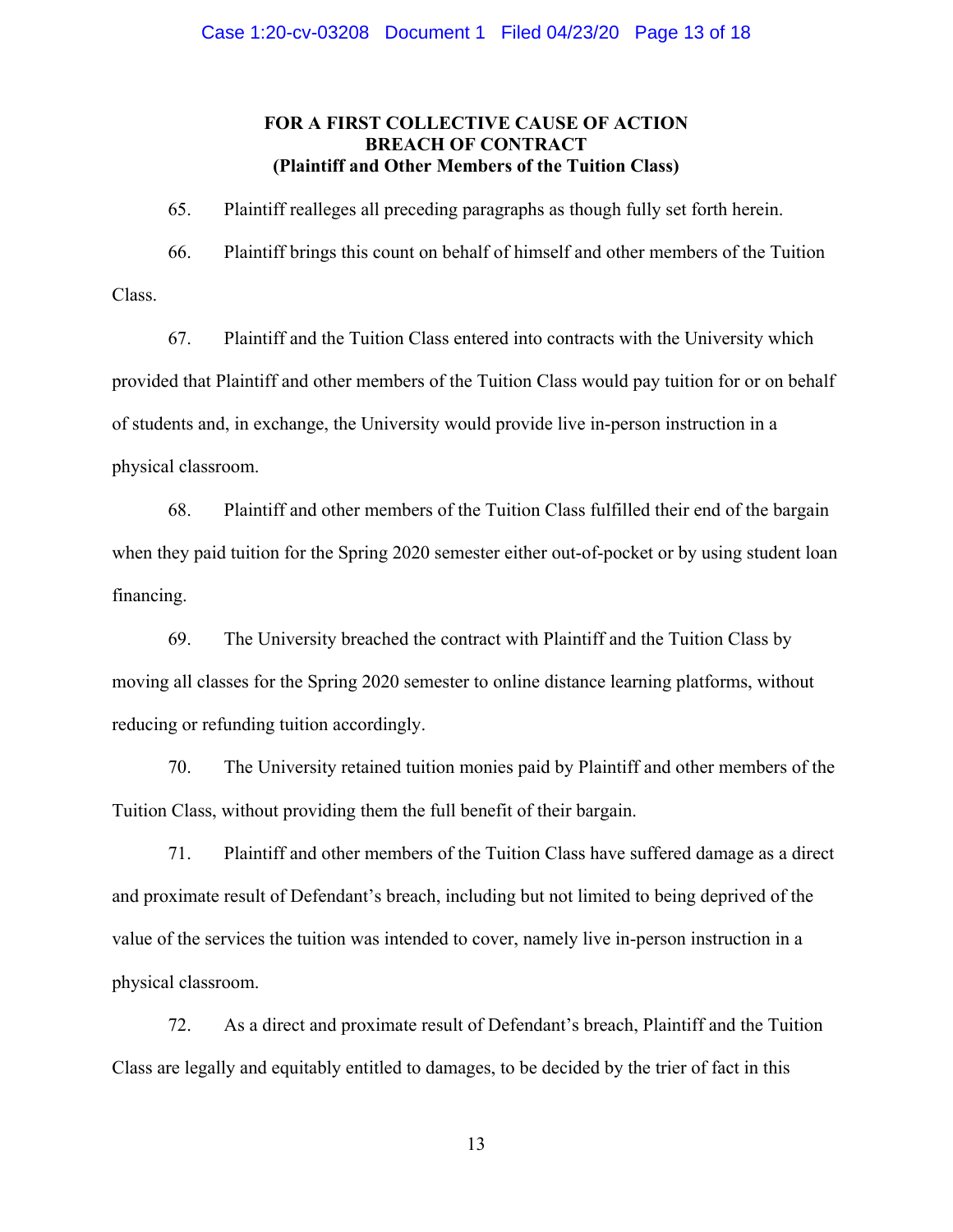# Case 1:20-cv-03208 Document 1 Filed 04/23/20 Page 14 of 18

action, to include but not be limited to disgorgement of the difference between the value of the online learning which is being provided versus the value of the live in-person instruction in a physical classroom that was contracted for.

# **FOR A SECOND COLLECTIVE CAUSE OF ACTION UNJUST ENRICHMENT (Plaintiff and Other Members of the Tuition Class)**

73. Plaintiff realleges all preceding paragraphs as though fully set forth herein.

74. Plaintiff brings this count on behalf of himself and other members of the Tuition Class.

75. The University has received a benefit at the expense of Plaintiff and other members of the Tuition Class to which it is not entitled.

76. Plaintiff and other members of the Tuition Class paid substantial tuition for live in-person instruction in physical classrooms and did not receive the full benefit of the bargain.

77. Plaintiff and other members of the Tuition Class conferred this benefit on

Defendant when they paid the tuition.

78. Defendant has realized this benefit by accepting such payment.

79. Defendant has retained this benefit, even though Defendant has failed to provide the services for which the tuition was collected, making Defendant's retention unjust under the circumstances.

80. Equity and good conscience require that the University return a portion of the monies paid in tuition to Plaintiff and other members of the Tuition Class.

81. Defendant should be required to disgorge this unjust enrichment.

## **FOR A THIRD COLLECTIVE CAUSE OF ACTION BREACH OF CONTRACT (Plaintiff and Other Members of the Fees Class)**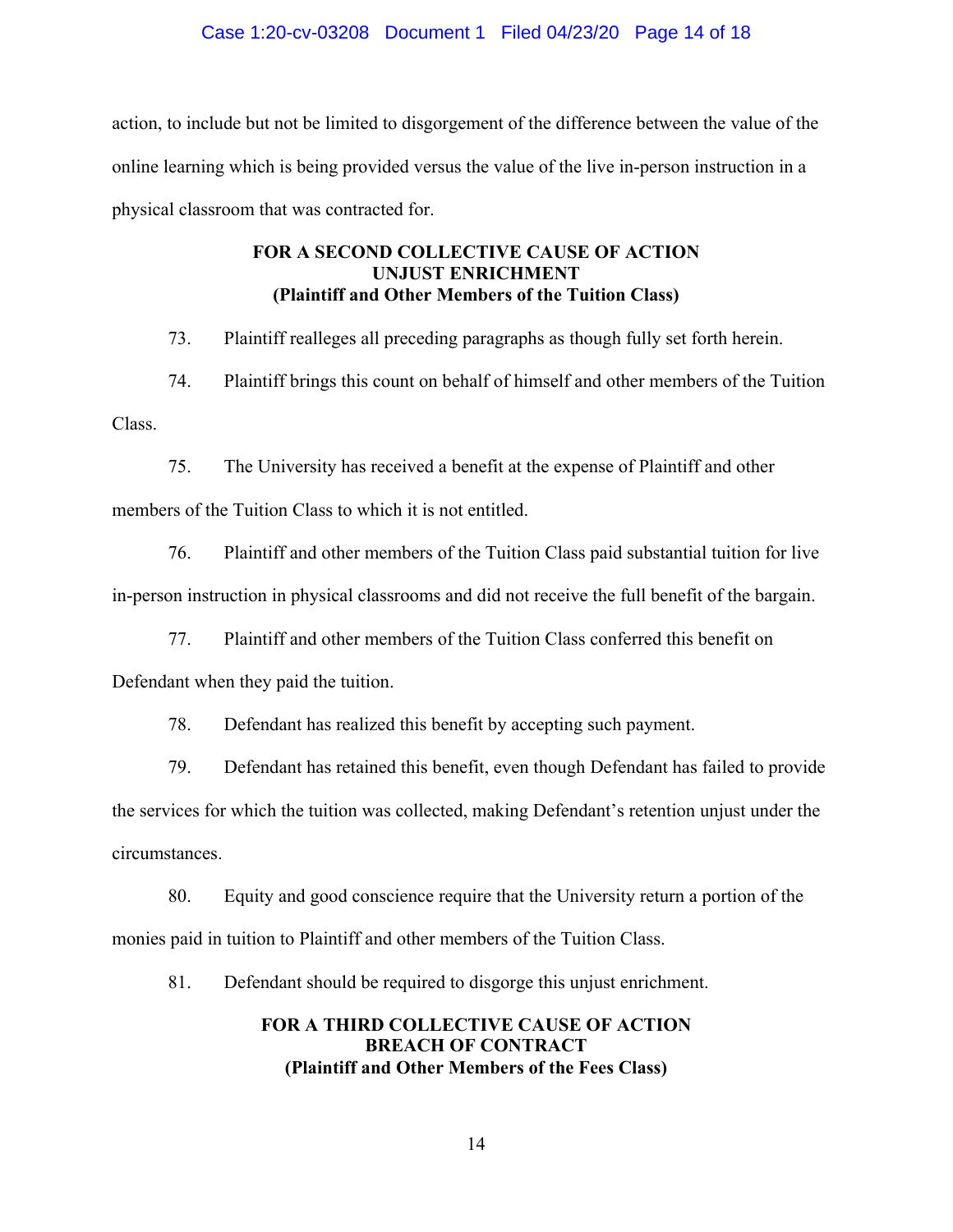#### Case 1:20-cv-03208 Document 1 Filed 04/23/20 Page 15 of 18

82. Plaintiff realleges all preceding paragraphs as though fully set forth herein.

83. Plaintiff brings this count on behalf of himself and other members of the Fees Class.

84. Plaintiff and the Fees Class entered into contracts with the University which provided that Plaintiff and other members of the Fees Class would pay certain fees for or on behalf of students and, in exchange, the University would provide services related to those fees, such as access to student activities, athletics, wellness centers, libraries, etc.

85. Plaintiff and other members of the Fees Class fulfilled their end of the bargain when they paid these fees for the Spring 2020 semester either out-of-pocket or by using student financing.

86. The University breached the contract with Plaintiff and the Fees Class by moving all classes for the Spring 2020 semester to online distance learning platforms, constructively evicting students from campus, and closing most campus buildings and facilities, without reducing or refunding fees accordingly.

87. The University retained fees paid by Plaintiff and other members of the Fees Class, without providing them the full benefit of their bargain.

88. Plaintiff and other members of the Fees Class have suffered damage as a direct and proximate result of Defendant's breach, including but not limited to being deprived of the value of the benefits and services the fees were intended to cover.

89. As a direct and proximate result of Defendant's breach, Plaintiff and the Fees Class are legally and equitably entitled to damages, to be decided by the trier of fact in this action, to include but not be limited to disgorgement of the pro-rata amount of fees that was collected but for which services were not provided.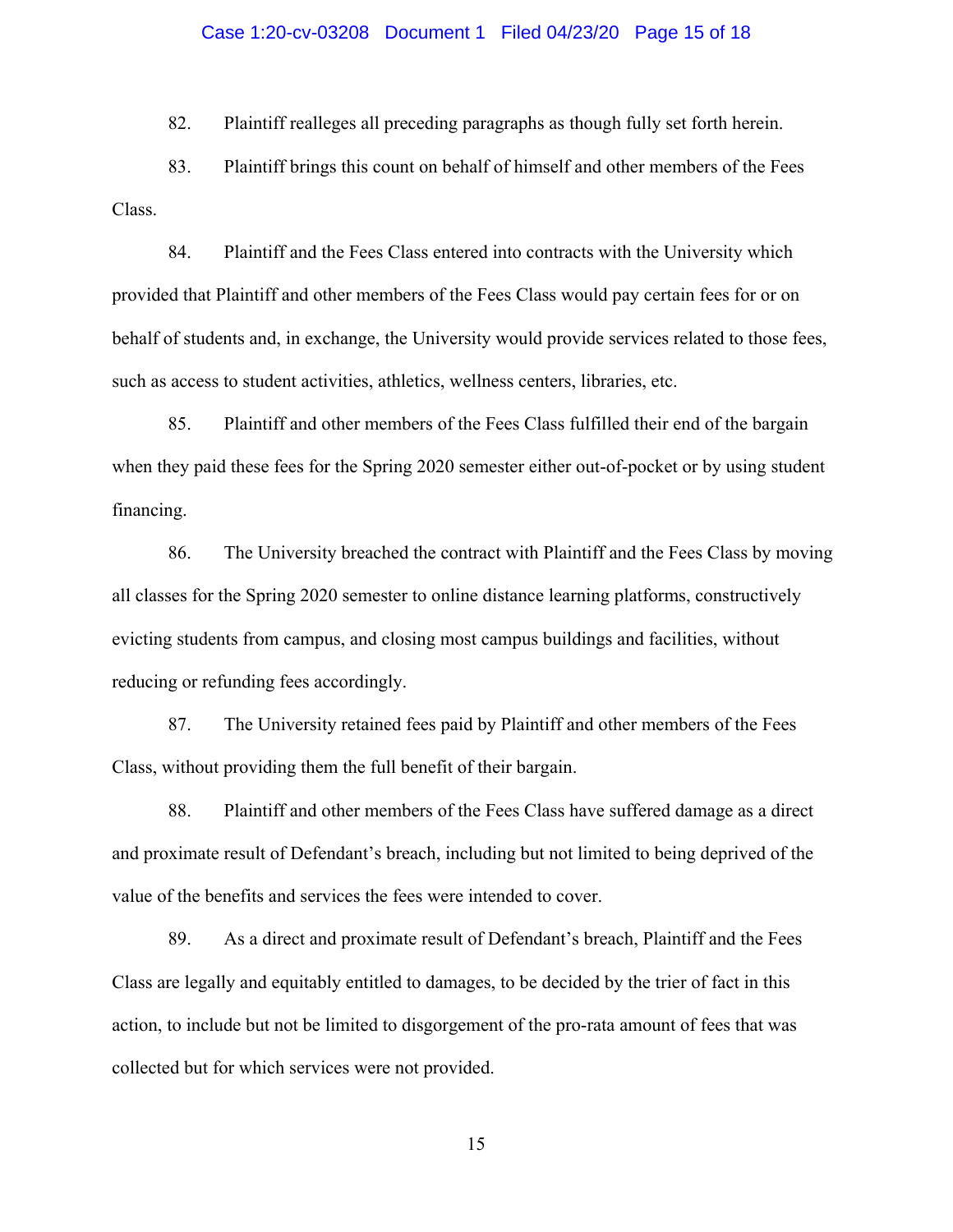## **FOR A FOURTH COLLECTIVE CAUSE OF ACTION UNJUST ENRICHMENT (Plaintiff and Other Members of the Fees Class)**

90. Plaintiff realleges all preceding paragraphs as though fully set forth herein.

91. Plaintiff brings this count on behalf of himself and other members of the Fees Class.

92. The University has received a benefit at the expense of Plaintiff and other members of the Fees Class to which it is not entitled.

93. Plaintiff and other members of the Fees Class paid substantial student fees for on campus benefits and services and did not receive the full benefit of the bargain.

94. Plaintiff and other members of the Fees Class conferred this benefit on Defendant when they paid the fees.

95. Defendant has realized this benefit by accepting such payment.

96. Defendant has retained this benefit, even though Defendant has failed to provide the services for which the fees were collected, making Defendant's retention unjust under the circumstances.

97. Equity and good conscience require that the University return a pro-rata portion of the monies paid in fees to Plaintiff and other members of the Fees Class.

98. Defendant should be required to disgorge this unjust enrichment.

#### **PRAYER FOR RELIEF**

WHEREFORE, Plaintiff, individually and on behalf of members of the Classes, pray for judgment in their favor and against Defendant as follows:

a. Certifying the Classes as proposed herein, designating Plaintiff as Class representative, and appointing undersigned counsel as Class Counsel;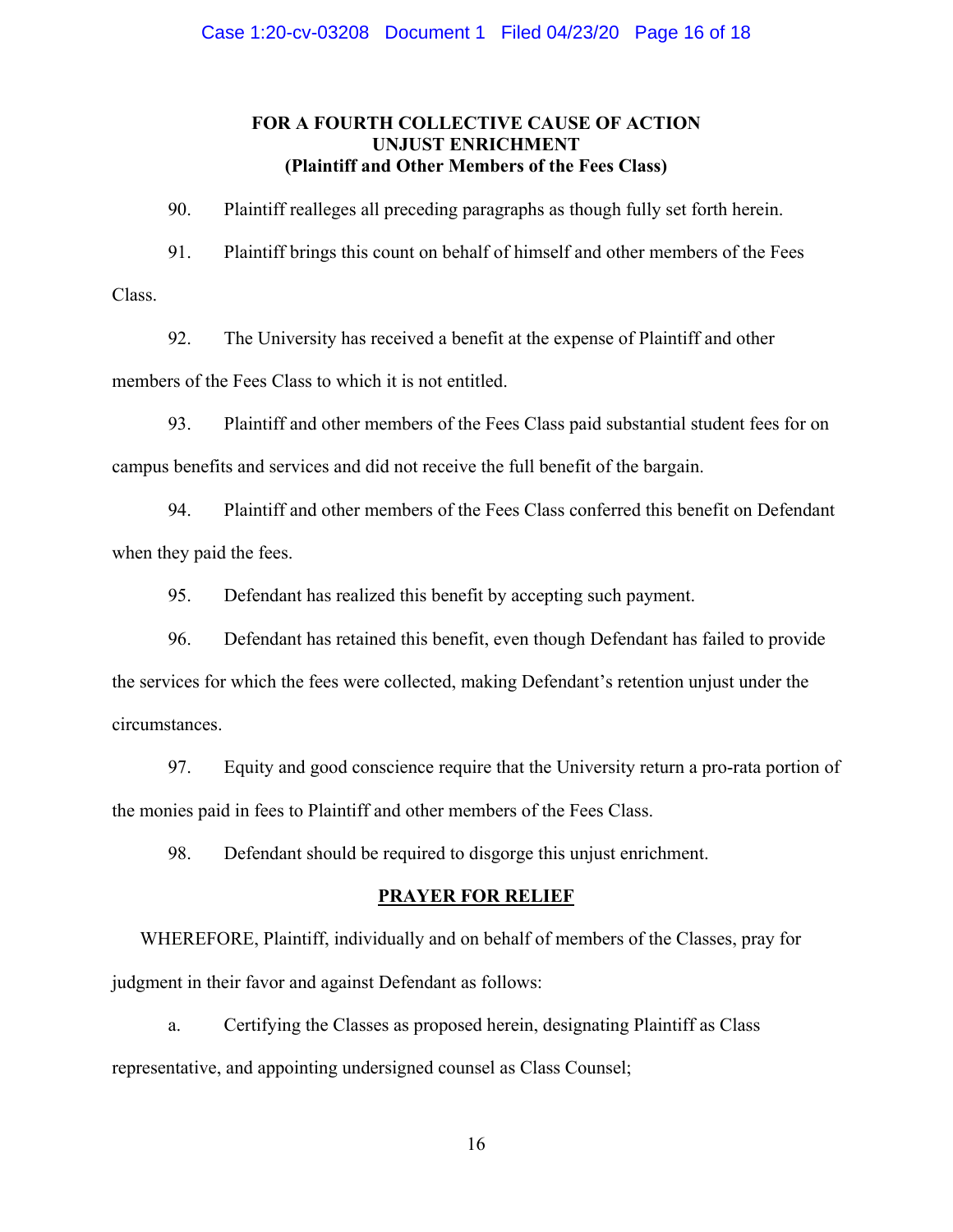## Case 1:20-cv-03208 Document 1 Filed 04/23/20 Page 17 of 18

b. Declaring that Defendant is financially responsible for notifying the Class members of the pendency of this action;

c. Declaring that Defendant has wrongfully kept monies paid for tuition, fees, oncampus housing, and meals;

d. Requiring that Defendant disgorge amounts wrongfully obtained for tuition, fees, on-campus housing, and meals;

e. Awarding injunctive relief as permitted by law or equity, including enjoining Defendant from retaining the pro-rated, unused monies paid for tuition, fees, on-campus housing, and meals;

f. Scheduling a trial by jury in this action;

g. Awarding Plaintiff's reasonable attorney's fees, costs and expenses, as permitted

by law;

h. Awarding pre and post judgment interest on any amounts awarded, as permitted by law; and

i. Awarding such other and further relief as may be just and proper.

### **DEMAND FOR JURY TRIAL**

Pursuant to Rule 38 of the Federal Rules of Civil Procedure, Plaintiff demands trial by jury in this action of all issues so triable.

[Signatures on Following Page]